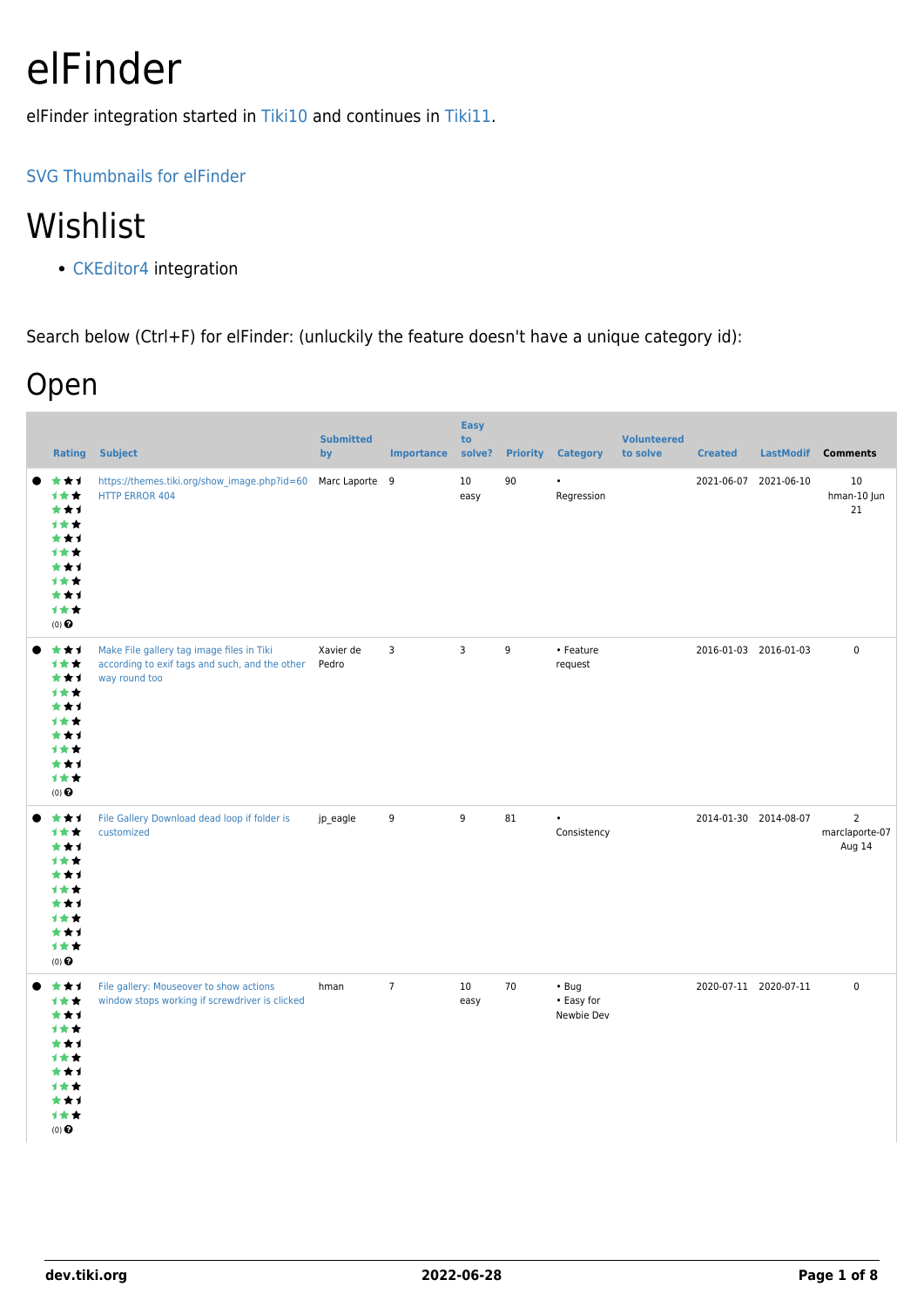| <b>Rating</b>                                                                                    | <b>Subject</b>                                                                 | <b>Submitted</b><br>by | <b>Importance</b> | <b>Easy</b><br>to<br>solve? | <b>Priority</b> | <b>Category</b>                                                              | <b>Volunteered</b><br>to solve      | <b>Created</b>        | LastModif Comments |                                   |
|--------------------------------------------------------------------------------------------------|--------------------------------------------------------------------------------|------------------------|-------------------|-----------------------------|-----------------|------------------------------------------------------------------------------|-------------------------------------|-----------------------|--------------------|-----------------------------------|
| ***<br>计女女<br>***<br>计女女<br>***<br>计女女<br>***<br>计女女<br>***<br>计女女<br>$(0)$ $\odot$              | Thumbnail generation crashes on SVG if not<br>uploaded by admin                | hman                   | $\overline{7}$    | 10<br>easy                  | 70              | $\cdot$ Bug<br>• Easy for<br>Newbie Dev                                      |                                     | 2022-03-03 2022-03-03 |                    | $\mathbf{1}$<br>hman-03 Mar<br>22 |
| ***<br>计女女<br>***<br>计女女<br>***<br>计女女<br>***<br>计女女<br>***<br>计女女<br>$(0)$ $\odot$              | 7.0b2 Error trying to validate newly uploaded<br>file draft                    | nethog                 | 8                 | 8                           | 64              | $\cdot$ Error<br>$\bullet$<br>Regression<br>• Less than<br>30-minutes<br>fix |                                     | 2011-05-23 2011-05-29 |                    | $\pmb{0}$                         |
| ***<br>计女女<br>***<br>计女女<br>***<br>计女女<br>***<br>计女女<br>***<br>计女女<br>$(0)$ $\odot$              | SVG block is over-reacting                                                     | hman                   | 6                 | $10\,$<br>easy              | 60              | • Less than<br>30-minutes<br>fix<br>$\cdot$ Bug<br>• Easy for<br>Newbie Dev  |                                     | 2022-03-02 2022-03-02 |                    | $\pmb{0}$                         |
| ***<br>计女女<br>***<br>计女女<br>***<br>计女女<br>***<br>1 <del>*</del> *<br>***<br>计女女<br>$(0)$ $\odot$ | _getGalleryChildrenIds{List,Tree} does not<br>work correctly in php 5.2.x      | HobbyBlobby 7          |                   | 8                           | 56              | $\cdot$ Error<br>• Less than<br>30-minutes<br>fix                            |                                     | 2010-03-28 2021-12-27 |                    | $\pmb{0}$                         |
| ***<br>计女女<br>***<br>计女女<br>***<br>计女女<br>***<br>计女女<br>***<br>计女女<br>$(3)$ $\odot$              | Browse Gallery option does not insert files or<br>images syntax into wiki page | John Morris            | 8                 | $\overline{7}$              | 56              | • Usability<br>Regression<br>• Easy for<br>Newbie Dev                        | Jonny Bradley 2019-07-27 2020-06-10 |                       |                    | 5<br>jmorris-05 Jun<br>20         |
| ***<br>计女女<br>***<br>计女女<br>***<br>计女女<br>***<br>计女女<br>***<br>计女女<br>$(0)$ $\odot$              | File gallery archive: collective delete is being<br>ignored                    | hman                   | 6                 | 9                           | 54              | $\cdot$ Bug                                                                  |                                     | 2020-02-16 2020-02-25 |                    | $\mathbf{1}$<br>hman-25 Feb<br>20 |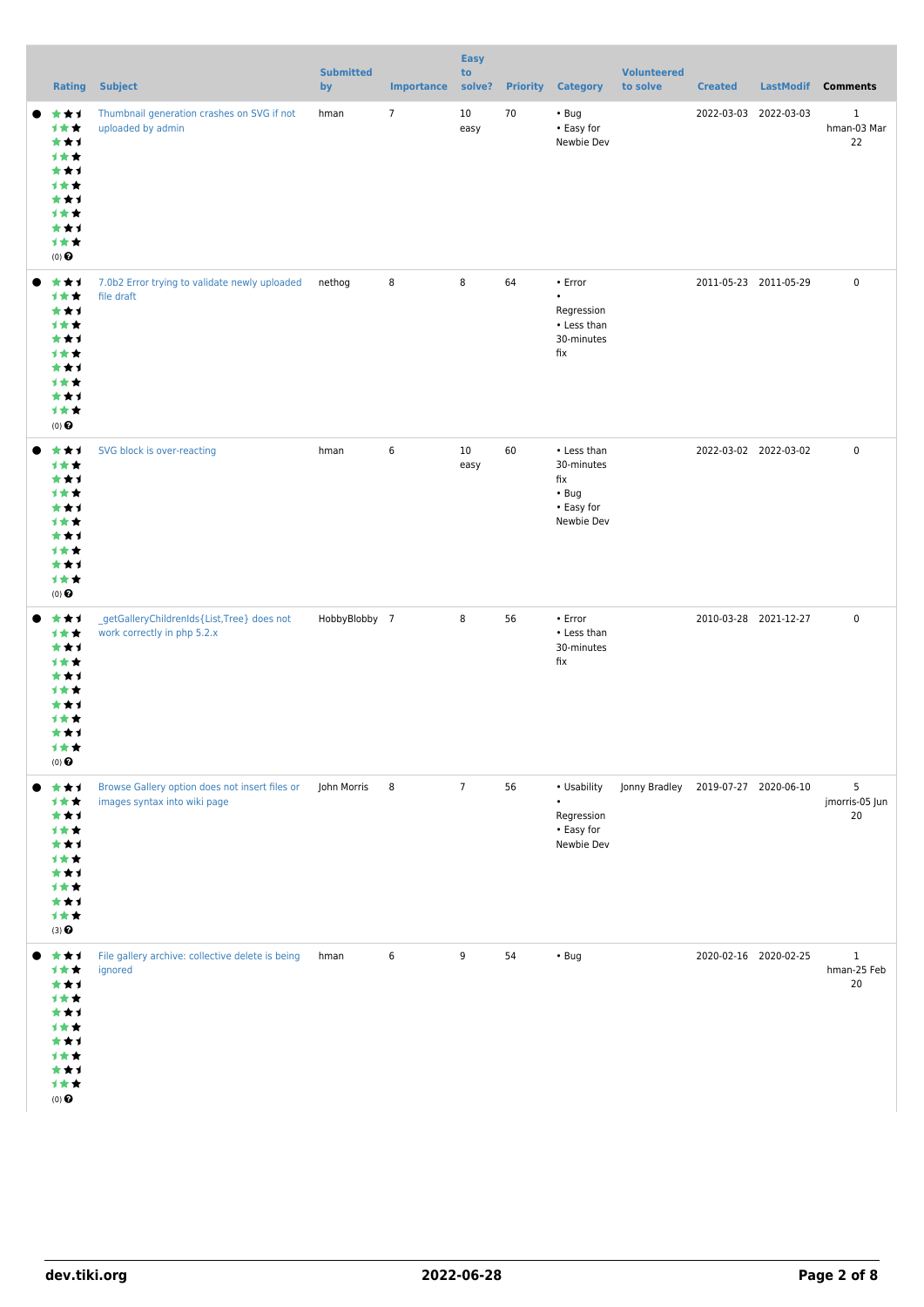|                                                                                                   |                                                                                       | <b>Submitted</b>                             |                   | Easy<br>to |                 |                                                       | <b>Volunteered</b> |                       |                    |                                            |
|---------------------------------------------------------------------------------------------------|---------------------------------------------------------------------------------------|----------------------------------------------|-------------------|------------|-----------------|-------------------------------------------------------|--------------------|-----------------------|--------------------|--------------------------------------------|
| Rating                                                                                            | <b>Subject</b>                                                                        | by                                           | <b>Importance</b> | solve?     | <b>Priority</b> | <b>Category</b>                                       | to solve           | <b>Created</b>        | LastModif Comments |                                            |
| ***<br><b>1**</b><br>***<br>1★★<br>***<br>计女女<br>***<br>计女女<br>***<br>计女女<br>$(0)$ $\pmb{\Theta}$ | File Gallery uploads do not work                                                      | hhm                                          | 10 high           |            | 50              | • Error                                               |                    | 2016-06-21 2016-06-21 |                    | $\,6\,$<br>hhm-11 Jul 16                   |
| ***<br>计女女<br>***<br>计女女<br>***<br>计女女<br>***<br>计女女<br>***<br>计女女<br>$(0)$ $\pmb{\Theta}$        | Uncaught exception in file gallery                                                    | hman                                         | 10 high           | 5          | 50              | $\cdot$ Bug<br>• Upgrade<br>Blocker                   |                    | 2020-08-03 2020-08-06 |                    | $\mathbf{3}$<br>luci-06 Aug 20             |
| ***<br>计女女<br>***<br>计女女<br>***<br>计女女<br>***<br>1女女<br>***<br>计女女<br>$(0)$ $\odot$               | Image attachment are not displayed anymore<br>on a wiki page (at doc)                 | Bernard Sfez 10 high<br>/ Tiki<br>Specialist |                   | 5          | 50              | • Dogfood<br>on a<br>* tiki.org<br>site<br>Regression |                    | 2021-03-16 2021-11-26 |                    | 5<br>marclaporte-28<br>Jun 21              |
| ***<br>计女女<br>***<br>计女女<br>***<br>计女女<br>***<br>1 * *<br>***<br>计女女<br>$(0)$ $\odot$             | File Gallery Upload on dev.tiki.org (23x): File<br>Upload failed: service unavailable | Bernard Sfez 10 high<br>/ Tiki<br>Specialist |                   | 5          | 50              | • Dogfood<br>on a<br>*.tiki.org<br>site               |                    | 2021-12-19 2021-12-19 |                    | $\overline{4}$<br>marclaporte-19<br>Dec 21 |
| ***<br>1★★<br>***<br>计女女<br>***<br>计女女<br>***<br>计女女<br>***<br>计女女<br>$(0)$<br>$\pmb{\Theta}$     | Action Popup in File Galleries not working                                            | awolff                                       | 1 low             |            | 5               | $\cdot$ Error                                         |                    | 2010-11-19 2010-11-19 |                    | $\pmb{0}$                                  |
| ***<br>计女女<br>***<br>***<br>***<br>计女女<br>***<br>1女女<br>***<br>1女女<br>$(0)$ $\odot$               | file gallery link in hint section wrong                                               | Oliver Hertel 1 low                          |                   |            | 5               | $\cdot$ Error                                         |                    | 2016-06-20 2016-06-20 |                    | $\pmb{0}$                                  |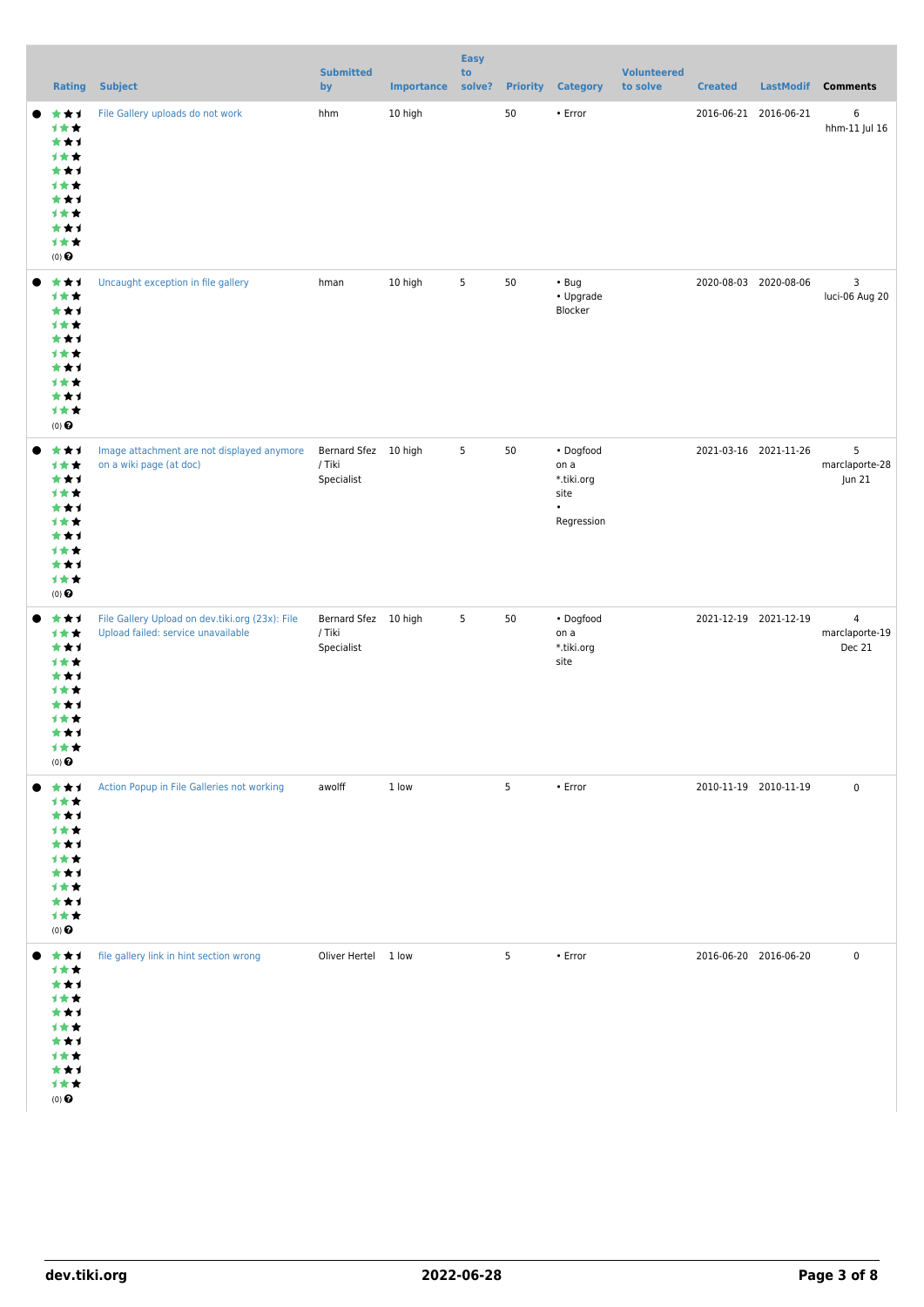|       |                                                                                                 | <b>Rating Subject</b>                                                                                               | <b>Submitted</b><br>by                 | <b>Importance</b> | <b>Easy</b><br>to<br>solve? |    | <b>Priority Category</b>                                                                 | <b>Volunteered</b><br>to solve | <b>Created</b> |                       | LastModif Comments          |
|-------|-------------------------------------------------------------------------------------------------|---------------------------------------------------------------------------------------------------------------------|----------------------------------------|-------------------|-----------------------------|----|------------------------------------------------------------------------------------------|--------------------------------|----------------|-----------------------|-----------------------------|
|       | ***<br>计女女<br>***<br>1**<br>***<br>计女女<br>***<br>1★★<br>***<br>计女女<br>$(0)$ $\odot$             | doc.t.o: memcachepool.set SERVER_ERROR<br>object too large for cache<br>lib/cache/memcachelib.php                   | Xavier de<br>Pedro                     | $\overline{7}$    | $\overline{7}$              | 49 | • Error<br>$\bullet$<br>Community<br>projects<br>• Dogfood<br>on a<br>*.tiki.org<br>site |                                |                | 2014-03-18 2014-03-18 | $\mathsf 0$                 |
|       | ***<br>1★★<br>***<br>1★★<br>***<br>1 * *<br>***<br>1★★<br>***<br>计女女<br>$(0)$<br>$\pmb{\Theta}$ | Drag & Drop zone for uploading an image<br>changed to text field ?                                                  | Bernard Sfez 7<br>/ Tiki<br>Specialist |                   | $\overline{7}$              | 49 | • Usability<br>• Feature<br>request<br>Consistency                                       |                                |                | 2017-11-23 2018-07-23 | 3<br>Ifagundes-19<br>Jan 18 |
|       | ***<br>1★★<br>***<br>1★★<br>***<br>1★★<br>***<br>1**<br>***<br>计女女<br>$(0)$ $\odot$             | Fatal errors when applying "Random Header<br>Images" profile since 20.x                                             | Xavier de<br>Pedro                     | $\overline{7}$    | $\overline{7}$              | 49 | Regression                                                                               |                                |                | 2019-08-17 2019-08-17 | $\mathsf 0$                 |
|       | ***<br>计女女<br>***<br>计女女<br>***<br>计女女<br>***<br>计女女<br>***<br>计女女<br>$(0)$ $\odot$             | Files, Img plugin; When the user upload a file<br>he should be able to return to the same<br>gallery on next upload | Bernard Sfez 7<br>/ Tiki<br>Specialist |                   | $\overline{7}$              | 49 | • Feature<br>request                                                                     |                                |                | 2022-01-25 2022-02-04 | $\mathbf 0$                 |
| $\ll$ | 1 (current)                                                                                     |                                                                                                                     |                                        |                   |                             |    |                                                                                          |                                |                |                       |                             |

| $\overline{2}$ |  |
|----------------|--|
| 3              |  |
|                |  |
| 10             |  |

# Pending

| <b>Easy</b><br>to<br>Importance solve? Priority Category<br><b>Rating Subject</b><br><b>Submitted by</b> | <b>Volunteered</b><br><b>Created LastModif</b><br>to solve<br>Comments |
|----------------------------------------------------------------------------------------------------------|------------------------------------------------------------------------|
|----------------------------------------------------------------------------------------------------------|------------------------------------------------------------------------|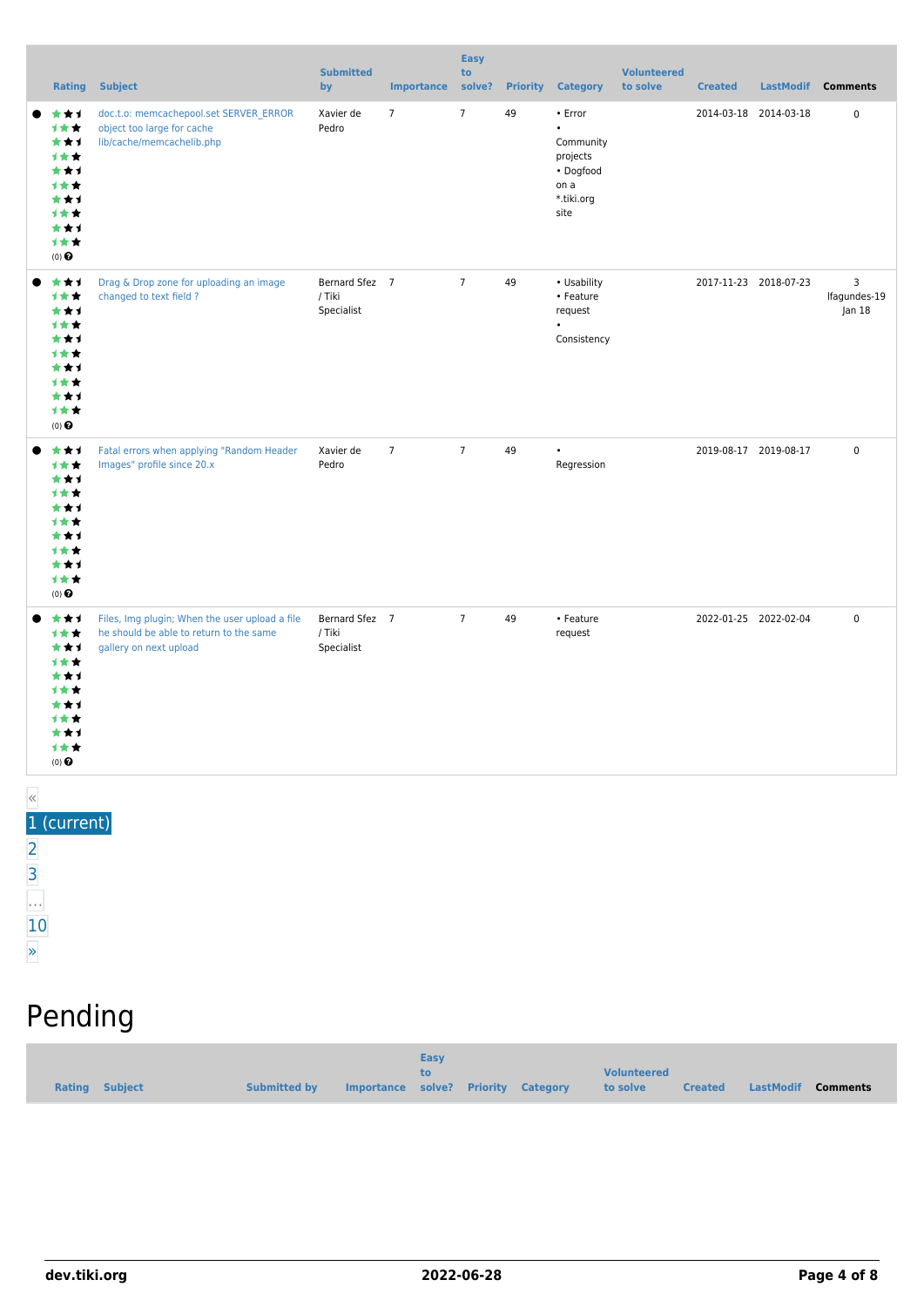|           | <b>Rating</b>                                                                                         | <b>Subject</b>                                                                                             | <b>Submitted by</b> | <b>Importance</b> | <b>Easy</b><br>to<br>solve? |    | <b>Priority Category</b>                                                                                                 | <b>Volunteered</b><br>to solve      | <b>Created</b>        | <b>LastModif</b>      | <b>Comments</b>                          |
|-----------|-------------------------------------------------------------------------------------------------------|------------------------------------------------------------------------------------------------------------|---------------------|-------------------|-----------------------------|----|--------------------------------------------------------------------------------------------------------------------------|-------------------------------------|-----------------------|-----------------------|------------------------------------------|
| ◑         | 大大士<br>计女女<br>***<br>计女女<br>***<br>计女女<br>***<br>计女女<br>***<br>计女女<br>$(0)$ $\Theta$                  | 12.x & 13.x: Images<br>stretched & skewed (in<br>*.t.o sites and LTS<br>production sites on svn)           | Marc Laporte        | 8                 | 9                           | 72 | • Regression<br>• Release<br>Blocker                                                                                     |                                     |                       | 2014-07-23 2017-01-12 | $\mathbf{1}$<br>marclaporte-06<br>Aug 14 |
| $\bullet$ | ***<br>计女女<br>***<br>计女女<br>***<br>计女女<br>***<br><b>1★★</b><br>***<br>计女女<br>(0)                      | When editing an image, the Jean-Marc Libs<br>type is not preselected                                       |                     | 8                 | 9                           | 72 | • Regression                                                                                                             | Jonny Bradley                       | 2016-03-28 2016-04-07 |                       | 5<br>Jyhem-08 Apr<br>16                  |
| $\bullet$ | 食食す<br>计女女<br>***<br>计女女<br>***<br>计女女<br>***<br><b>1★★</b><br>***<br>计女女<br>$(0)$ $\Theta$           | embed image out of<br>elFinder                                                                             | sam91               | 6                 | 10<br>easy                  | 60 | • Patch<br>• Less than<br>30-minutes fix                                                                                 | Jonny Bradley 2013-08-15 2013-11-26 |                       |                       | 6<br>jonnybradley-26<br>Nov 13           |
| $\bullet$ | ***<br>计女女<br>***<br><b>1★★</b><br>***<br>计女女<br>***<br>计女女<br>★★1<br>计女女<br>$(0)$ $\pmb{\Theta}$     | Image "Upload New<br>Version" does not update<br>the various references to it                              | alain_desilets      | $\overline{7}$    | 8                           | 56 | • Consistency<br>• Conflict of<br>two features<br>(each works<br>well<br>independently)<br>• Less than<br>30-minutes fix |                                     |                       | 2011-12-08 2019-05-28 | $\mathbf{1}$<br>jmorris-06 Aug<br>17     |
| $\bullet$ | 大女子<br>计女女<br>***<br>计女女<br>***<br>计女女<br>***<br>计女女<br>***<br>计女女<br>$(2)$ $\odot$                   | <b>File Galleries (File upload</b><br>failed: SyntaxError:<br>Unexpected token < in<br>JSON at position 0) | nycdwight           | $\overline{7}$    | 8                           | 56 | $\cdot$ Error<br>• Regression<br>• Upgrade<br>Blocker                                                                    |                                     | 2018-03-20 2020-08-17 |                       | 27<br>jonnybradley-14<br>Aug 20          |
|           | $0$ $\star\star\star$<br>计女女<br>***<br>计女女<br>***<br>计女女<br>***<br>计女女<br>***<br>计女女<br>$(0)$ $\odot$ | It's too difficult to re-use<br>image gallery and file<br>gallery content in wiki<br>pages, trackers, etc  | Marc Laporte        | 10 high           |                             | 50 | • Usability<br>• Feature<br>request<br>• Dogfood on<br>a *.tiki.org site                                                 |                                     |                       | 2008-01-18 2013-06-09 | 8<br>SEWilco-12 Feb<br>09                |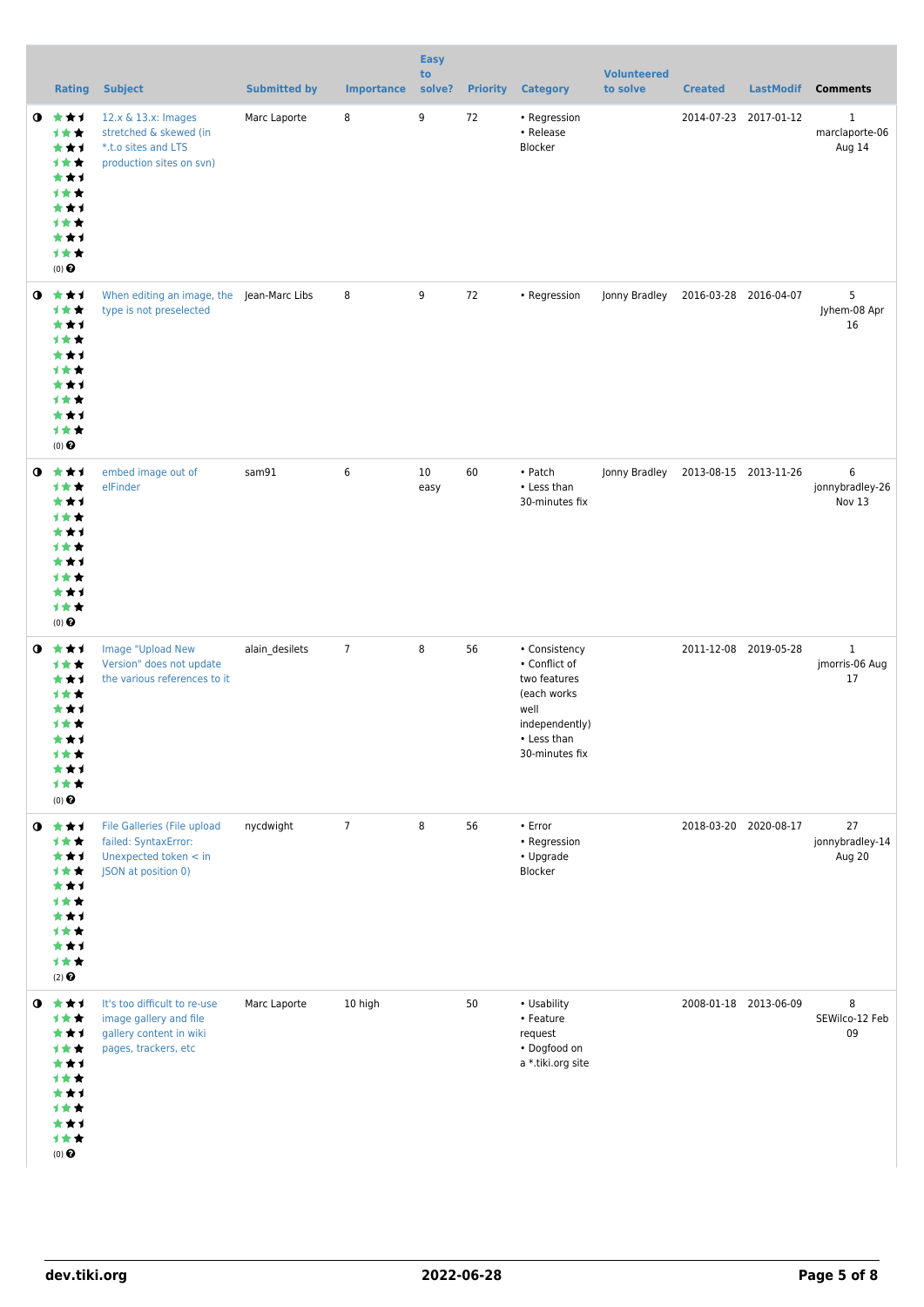|           | <b>Rating</b>                                                                                    | <b>Subject</b>                                                                              | <b>Submitted by</b>     | <b>Importance</b> | <b>Easy</b><br>to<br>solve? |                 | <b>Priority Category</b> | <b>Volunteered</b><br>to solve | <b>Created</b>        | <b>LastModif</b>      | <b>Comments</b>                         |
|-----------|--------------------------------------------------------------------------------------------------|---------------------------------------------------------------------------------------------|-------------------------|-------------------|-----------------------------|-----------------|--------------------------|--------------------------------|-----------------------|-----------------------|-----------------------------------------|
| $\bullet$ | 大大士<br>1**<br>***<br>计女女<br>***<br>计女女<br>***<br>计女女<br>***<br>计女女<br>$(0)$ $\Theta$             | File gallery uploads broken                                                                 | Oliver Hertel           | 10 high           |                             | 50              | $\cdot$ Error            |                                |                       | 2016-07-12 2016-12-02 | 8<br>xavi-02 Dec 16                     |
|           | $0$ $*$ $*$ $*$<br>计女女<br>***<br>计女女<br>***<br>计女女<br>***<br>计女女<br>***<br>计女女<br>$(0)$ $\odot$  | File Gallery: Batch upload<br>(Unzip all zip files) should<br>be optional                   | Marc Laporte            | 1 low             |                             | $5\phantom{.0}$ | • Usability              | luciash d'<br>being []         | 2007-05-28 2007-11-29 |                       | $\pmb{0}$                               |
| $\bullet$ | 大大才<br>计女女<br>***<br>计女女<br>***<br><b>1**</b><br>***<br>计女女<br>***<br>计女女<br>$(0)$ $\Theta$      | batch directory upload sets<br>'galleryId' incorrectly                                      | snarlydwarf             | 9 high            |                             | 45              | • Error                  |                                |                       | 2008-04-18 2008-07-10 | $\pmb{0}$                               |
| $\bullet$ | 大大才<br>计女女<br>***<br>计女女<br>***<br>计女女<br>***<br>计女女<br>*1<br>计女女<br>$(0)$ $\Theta$              | File Galleries not visible to<br>groups without permission<br>"tiki_p_admin_file_galleries" | UnorthodoxJeremy 9 high |                   |                             | 45              | • Error                  |                                |                       | 2008-12-08 2009-09-10 | $\pmb{0}$                               |
|           | $0$ $\star\star$<br>计女女<br>***<br>计女女<br>***<br>计女女<br>***<br>1★★<br>***<br>计女女<br>$(0)$ $\odot$ | Image plugin editor not<br>working with Wysiwyg in IE                                       | Nelson Ko               | 9 high            |                             | 45              | • Error                  |                                |                       | 2010-10-27 2010-10-27 | $\pmb{0}$                               |
| $\bullet$ | 大大才<br>计女女<br>***<br>计女女<br>***<br>***<br>***<br>1★★<br>***<br>计女女<br>$(0)$<br>$\pmb{\Theta}$    | Gallery file deleted after<br>edit                                                          | drsassafras             | 9                 |                             | 45              | • Regression             | nkoth                          |                       | 2019-07-10 2019-11-21 | $\mathbf{1}$<br>robertokir-21<br>Nov 19 |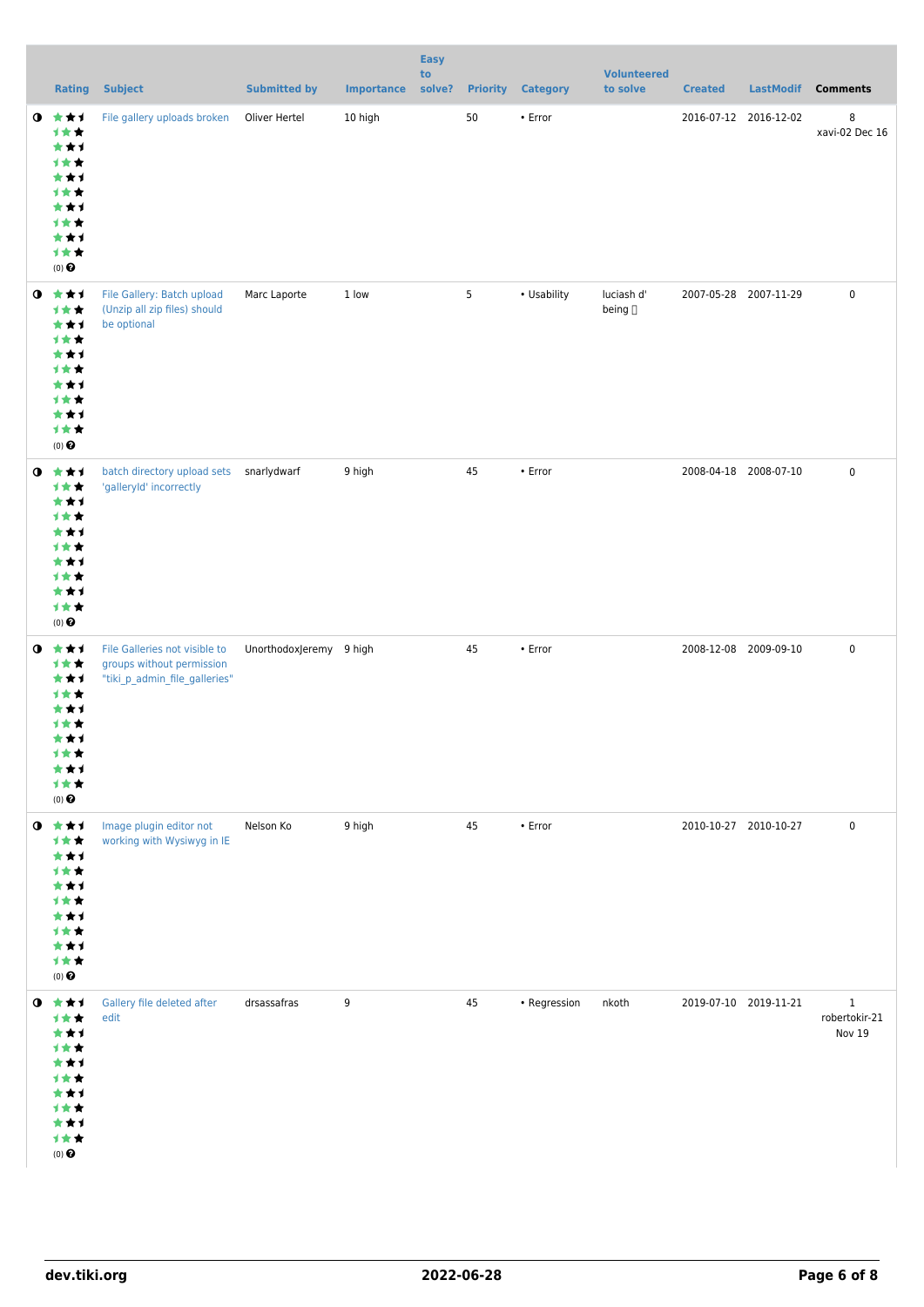|           | <b>Rating</b>                                                                                          | <b>Subject</b>                                                                                                | <b>Submitted by</b>    | <b>Importance</b> | <b>Easy</b><br>to<br>solve? | <b>Priority</b> | <b>Category</b>               | <b>Volunteered</b><br>to solve | <b>Created</b>        | <b>LastModif</b> | <b>Comments</b>                         |
|-----------|--------------------------------------------------------------------------------------------------------|---------------------------------------------------------------------------------------------------------------|------------------------|-------------------|-----------------------------|-----------------|-------------------------------|--------------------------------|-----------------------|------------------|-----------------------------------------|
| $\bullet$ | 大大士<br>计女女<br>***<br>计女女<br>***<br>计女女<br>***<br>计女女<br>***<br>计女女<br>$(0)$ $\Theta$                   | File Directory search<br>indexing space sensitive                                                             | SEWilco                | 8                 |                             | 40              | • Usability                   |                                | 2008-08-11 2008-08-11 |                  | $\overline{2}$<br>nyloth-13 Aug<br>08   |
| $\bullet$ | 大大士<br>计女女<br>***<br>计女女<br>***<br>计女女<br>***<br>计女女<br>***<br>计女女<br>$(0)$ $\Theta$                   | mime type detection for<br>upper case filenames                                                               | wellenvogel            | $\overline{4}$    | 10<br>easy                  | 40              | • Error                       | Jonny Bradley                  | 2013-12-07 2016-04-07 |                  | $\pmb{0}$                               |
| $\bullet$ | 大女子<br>计女女<br>***<br>计女女<br>***<br>计女女<br>***<br>计女女<br>***<br>计女女<br>$(0)$ $\Theta$                   | Drag & drop uploads, with<br>Flash, Java applet or HTML5                                                      | Marc Laporte           | $\overline{7}$    |                             | 35              |                               | sylvieg                        | 2008-05-11 2011-03-02 |                  | $\mathbf{1}$<br>dcedilotte-16<br>May 08 |
| $\bullet$ | ***<br>计女女<br>***<br>计女女<br>***<br>计女女<br>***<br>计女女<br>***<br>计女女<br>$(0)$ $\Theta$                   | server restarted and file<br>upload blocked on file<br>gallery where parent has a<br>single quote on its name | Xavier de Pedro        | $\overline{7}$    |                             | 35              | $\cdot$ Error<br>• Regression |                                | 2008-08-30 2008-08-30 |                  | $\mathbf 0$                             |
| $\bullet$ | 大大大<br>计女女<br>***<br>计女女<br>***<br>计女女<br>***<br>1★★<br>***<br>计女女<br>$(0)$ $\Theta$                   | File gallery Flash files won't<br>play with FLASH plugin.                                                     | Gary<br>Cunningham-Lee | $\overline{7}$    |                             | 35              | • Regression                  |                                | 2008-09-09 2008-09-09 |                  | $\mathbf{1}$<br>DesertWolf-20<br>Feb 12 |
|           | $0$ $\star\star\star$<br>计女女<br>***<br>计女女<br>***<br>计女女<br>***<br>计女女<br>***<br>计女女<br>$(0)$ $\Theta$ | Score conflicts with the File  Marc Laporte<br>Gallery                                                        |                        | $\overline{7}$    |                             | 35              | • Error<br>• Regression       |                                | 2008-10-19 2008-10-19 |                  | $\mathbf 0$                             |